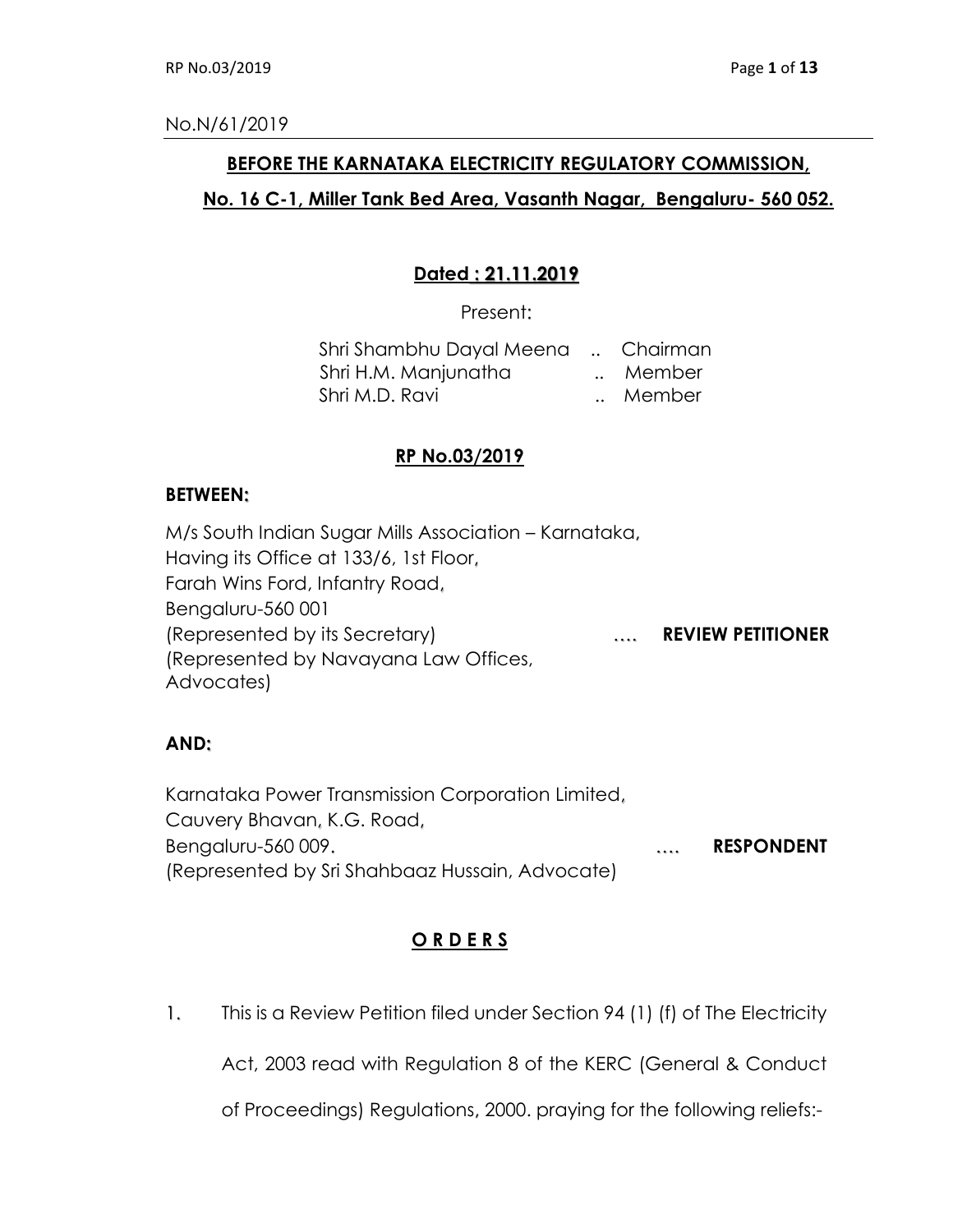- (a) To review and recall its order dated 14th December, 2018 "In the matter of collection of Operation and Maintenance charges (O&M) by the Respondent from the Generators" produced herein as Annexure RP-1; and
- (b) To pass such orders in the interest of justice and equity.
- 2. The petitioner is an umbrella body of Sugar Mills (Co-generation plants) in Karnataka having Membership of about 38 Sugar Mills in the State, whose installed capacity is about 1340 MW.
- 3. The petitioner has sought review of the order dated 14.12.2018, regarding collection of O&M charges by the respondent from the generating companies for maintenance of dedicated transmission lines and terminal bays in the respondent's sub-stations.
- 4. We have heard the Counsel for both parties and perused the records.
- 5. We note that the scope of review of an order is limited to the stipulations in Order 47 Rule 1 CPC. We deem it appropriate to give our findings on the grounds urged by the petitioner in the review petition.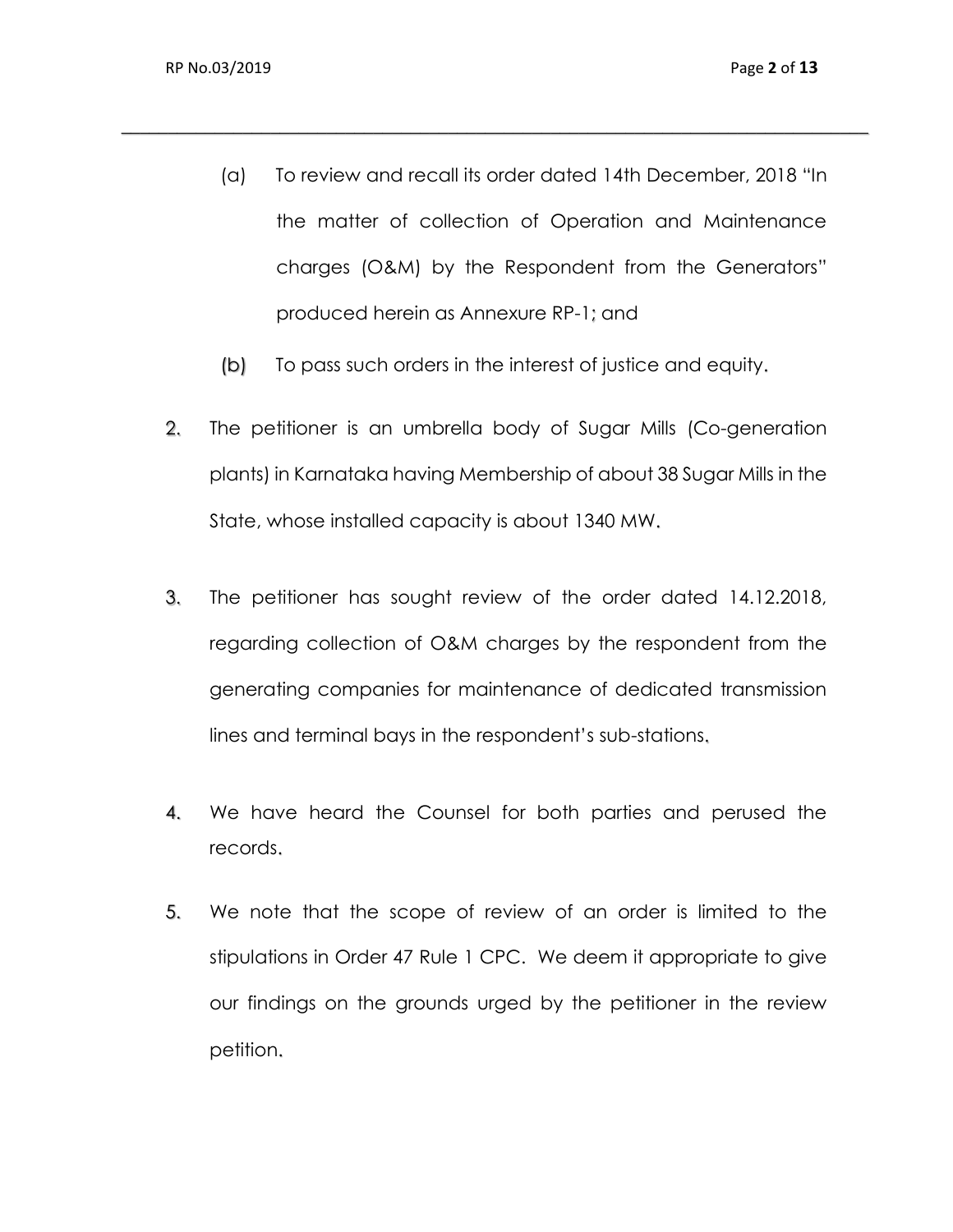6. The allegations made by the petitioner, the reply of the respondent and the finding of the Commission on the various points raised by the petitioner are as follows:

\_\_\_\_\_\_\_\_\_\_\_\_\_\_\_\_\_\_\_\_\_\_\_\_\_\_\_\_\_\_\_\_\_\_\_\_\_\_\_\_\_\_\_\_\_\_\_\_\_\_\_\_\_\_\_\_\_\_\_\_\_\_\_\_\_\_\_\_\_\_\_\_\_\_\_\_\_

i. It is the allegation of the petitioner that the members of its Association are IPPs, besides being HT consumers of ESCOMs or selling power by availing open access by paying OA charges. Hence, being HT consumers, they are not liable to pay O&M charges as per the order dated 26.2.2015. It is the reply of the respondent that under section 10 of the Electricity Act, 2003, the IPPs have to maintain the dedicated transmission line or, pay the O&M charges if the respondent maintains the same and that the respondent collects the O&M charges with the consent of the IPPs. It is the further contention of the respondent that in the order dated 26.2.2015, the Commission had held that HT/EHT consumers are not liable to pay O&M charges but IPPs have to pay the same.

We note that the provisions of the Electricity Act, 2003 specify that the 'dedicated transmission line' has to be established, operated and maintained by a generating company. Admittedly, the members of the petitioner association are generating companies. [Section 2](https://indiankanoon.org/doc/51837307/) (16) of the Electricity Act, 2003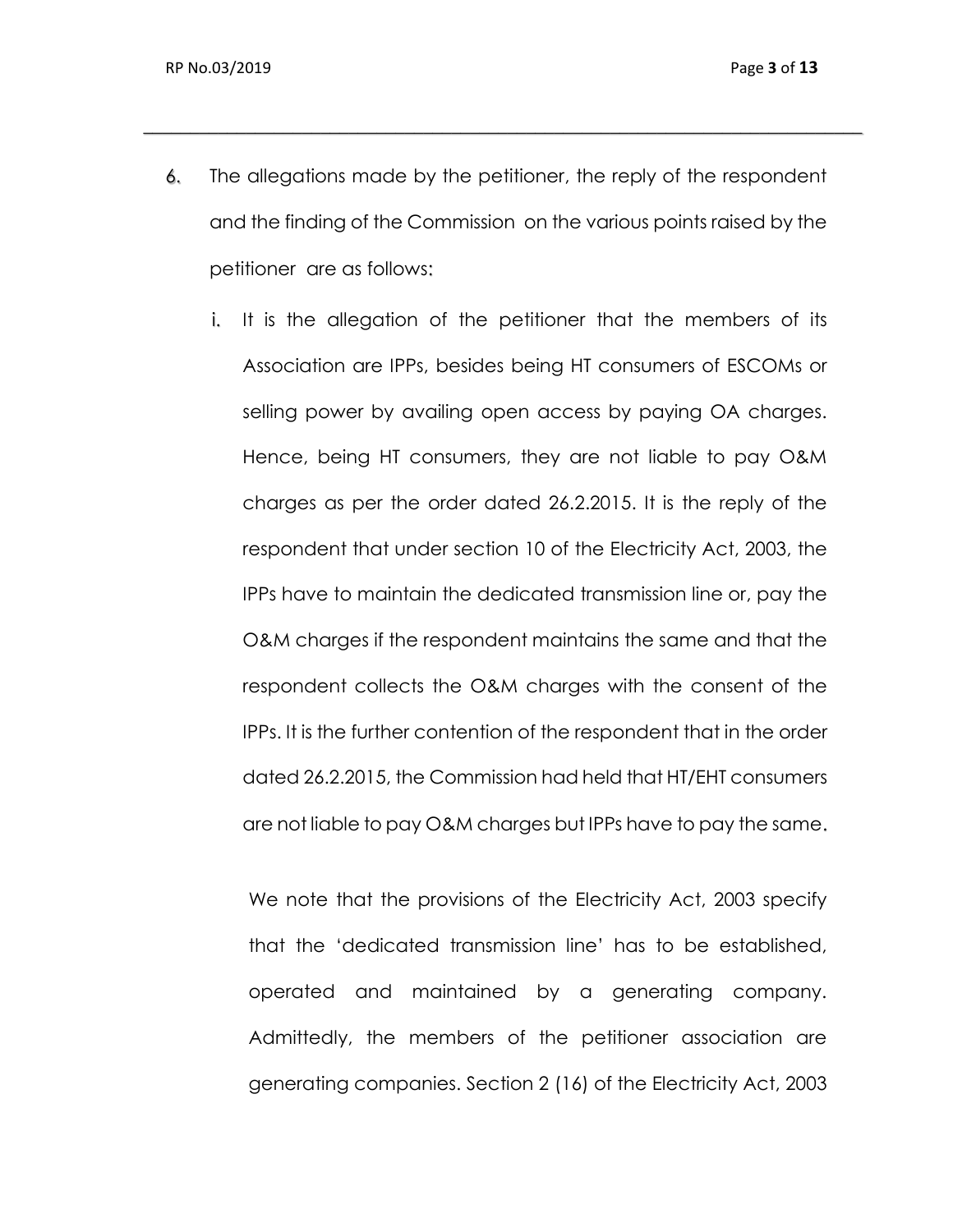defines dedicated transmission lines which are confined to a captive plant or a generating company referable to [section](https://indiankanoon.org/doc/118382499/) 9 or [10](https://indiankanoon.org/doc/118382499/) of the Act. [Section 2](https://indiankanoon.org/doc/51837307/) (72) of the Electricity Act, 2003 defines other transmission lines. Service line is defined in [Section 2](https://indiankanoon.org/doc/51837307/) (61) of the Electricity Act, 2003. A conjoint analysis of above provisions would lead to the conclusion that they operate in distinct and separate fields. In other words, a dedicated transmission line as defined under [Section 2](https://indiankanoon.org/doc/51837307/) (16) is not a transmission line as provided under [Section 2](https://indiankanoon.org/doc/51837307/) (72) or a service line under [Section 2](https://indiankanoon.org/doc/51837307/) [\(61\)](https://indiankanoon.org/doc/51837307/) of the Electricity Act, 2003. A HT/EHT consumer may put up 'service line' at his cost for availing supply of power from the grid. For maintenance of such line laid by a HT/EHT consumer, it is held in the order dated 26.02.2015 that no O&M charges can be collected by the ESCOMS. These service lines cannot be equated to dedicated transmission lines. When a generating company draws power from the grid for auxiliary consumption or for start up or other purposes through the dedicated transmission line, it cannot be treated as a regular 'consumer' of ESCOM and the line cannot be treated as a 'service line'. The main difference is that the main purpose of a dedicated transmission line is for transmitting power generated from a generating

\_\_\_\_\_\_\_\_\_\_\_\_\_\_\_\_\_\_\_\_\_\_\_\_\_\_\_\_\_\_\_\_\_\_\_\_\_\_\_\_\_\_\_\_\_\_\_\_\_\_\_\_\_\_\_\_\_\_\_\_\_\_\_\_\_\_\_\_\_\_\_\_\_\_\_\_\_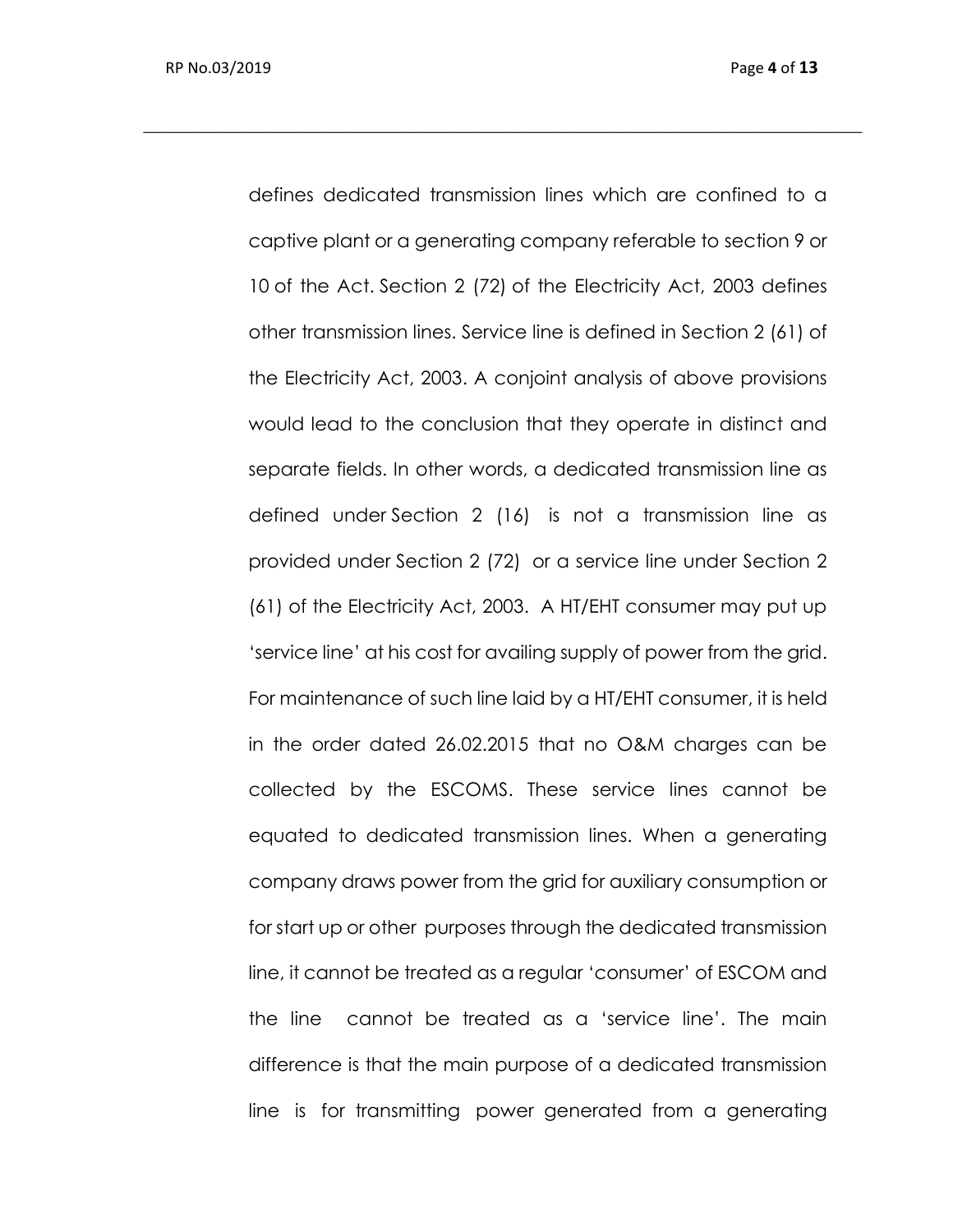company to the grid and this line remains the property of the generating company, whereas a service line though constructed by a HT/EHT consumer, is taken over as the property of ESCOM. Thus, a line laid by a generating company is a 'dedicated transmission line', the main purpose of which to evacuate power from generating station and it is not a 'service line' to meet the power requirement as a 'consumer'. At best, it can be said that when energy is drawn from the grid by a generating company through the dedicated transmission line as a consumer, instead of through a separate service line, it amounts to a concession given to the generating company drawing energy from the grid, as a HT/EHT consumer. For these reasons, the generating company has to pay O&M charges to the respondent for maintenance of a dedicated transmission line.

\_\_\_\_\_\_\_\_\_\_\_\_\_\_\_\_\_\_\_\_\_\_\_\_\_\_\_\_\_\_\_\_\_\_\_\_\_\_\_\_\_\_\_\_\_\_\_\_\_\_\_\_\_\_\_\_\_\_\_\_\_\_\_\_\_\_\_\_\_\_\_\_\_\_\_\_

ii. It is the allegation of the petitioner that the O&M cost incurred by the respondent for maintenance of a sub-station as a whole is passed on in the annual tariff orders and the same cannot be charged from the generator as it amounts to double levy. It is the contention of the respondent that O&M cost incurred for bays constructed for exclusive use of IPPs is included in the head 'other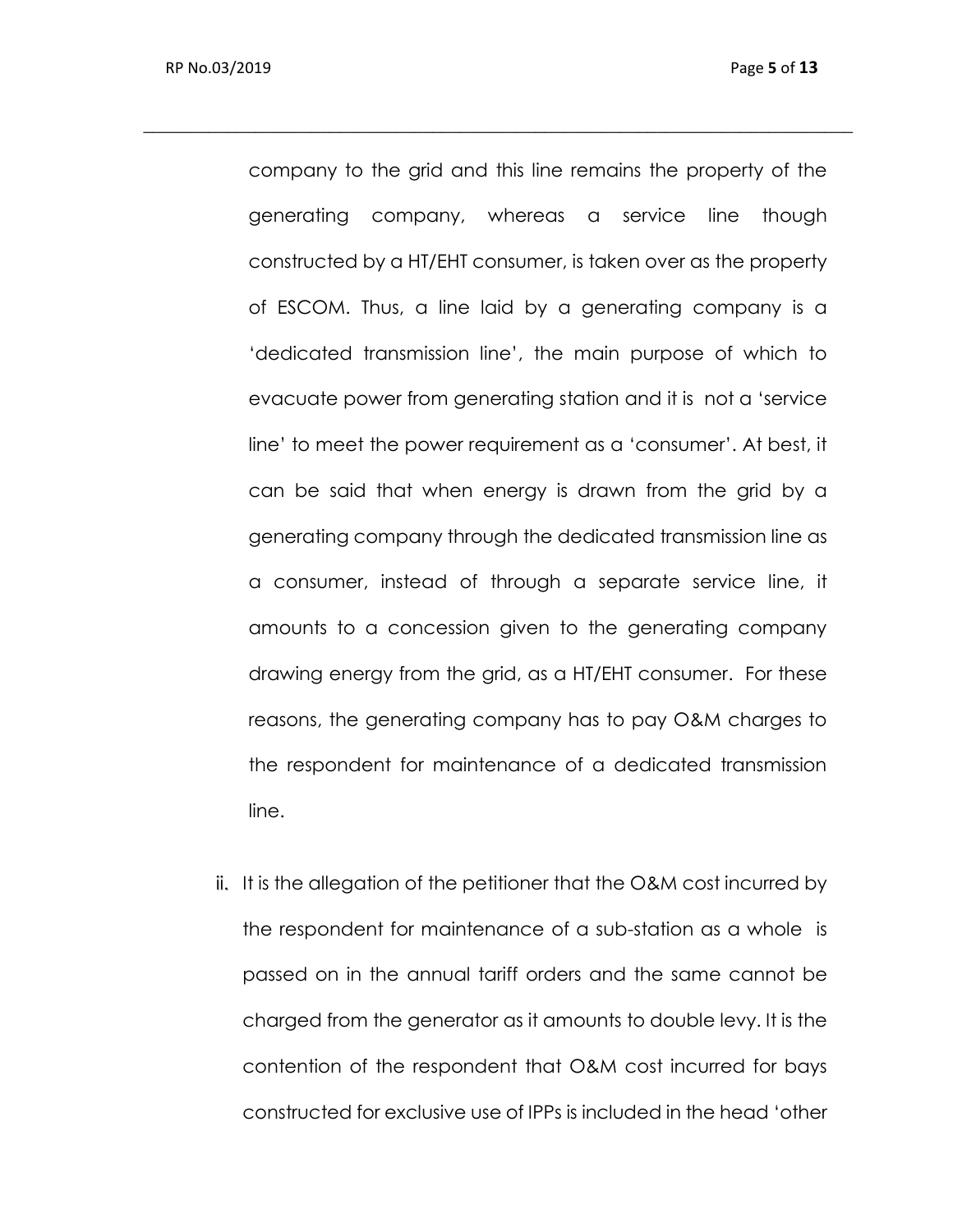income' and deducted in the ARR of KPTCL and there is no double levy as alleged.

\_\_\_\_\_\_\_\_\_\_\_\_\_\_\_\_\_\_\_\_\_\_\_\_\_\_\_\_\_\_\_\_\_\_\_\_\_\_\_\_\_\_\_\_\_\_\_\_\_\_\_\_\_\_\_\_\_\_\_\_\_\_\_\_\_\_\_\_\_\_\_\_\_\_\_\_\_

We find that the reply of the respondent is correct.

iii. It is the allegation of the petitioner that, a bay is a part of the transmission line and as per the order dated 26.2.2015, no O&M charges can be collected by the respondent in respect of a transmission line, hence no such charges can be collected for maintenance of a bay. It is the reply of the respondent that O&M charges are separately collected for bays and lines, as such charges are distinct, as recognised in the Transmission Tariff Regulations, 2006.

We have held in the order dated 14.12.2018 that even if the dedicated transmission line can be maintained by the generating company, the bay, situated in the sub-station of the respondent, has to be invariably maintained by the respondent. Therefore, for maintenance of the bay the O&M charges can be collected by the respondent.

iv. It is the contention of the petitioner that calculation of O&M charges based on capital cost is not proper, instead the same should be based on voltage level, as is being done by PGCIL. It is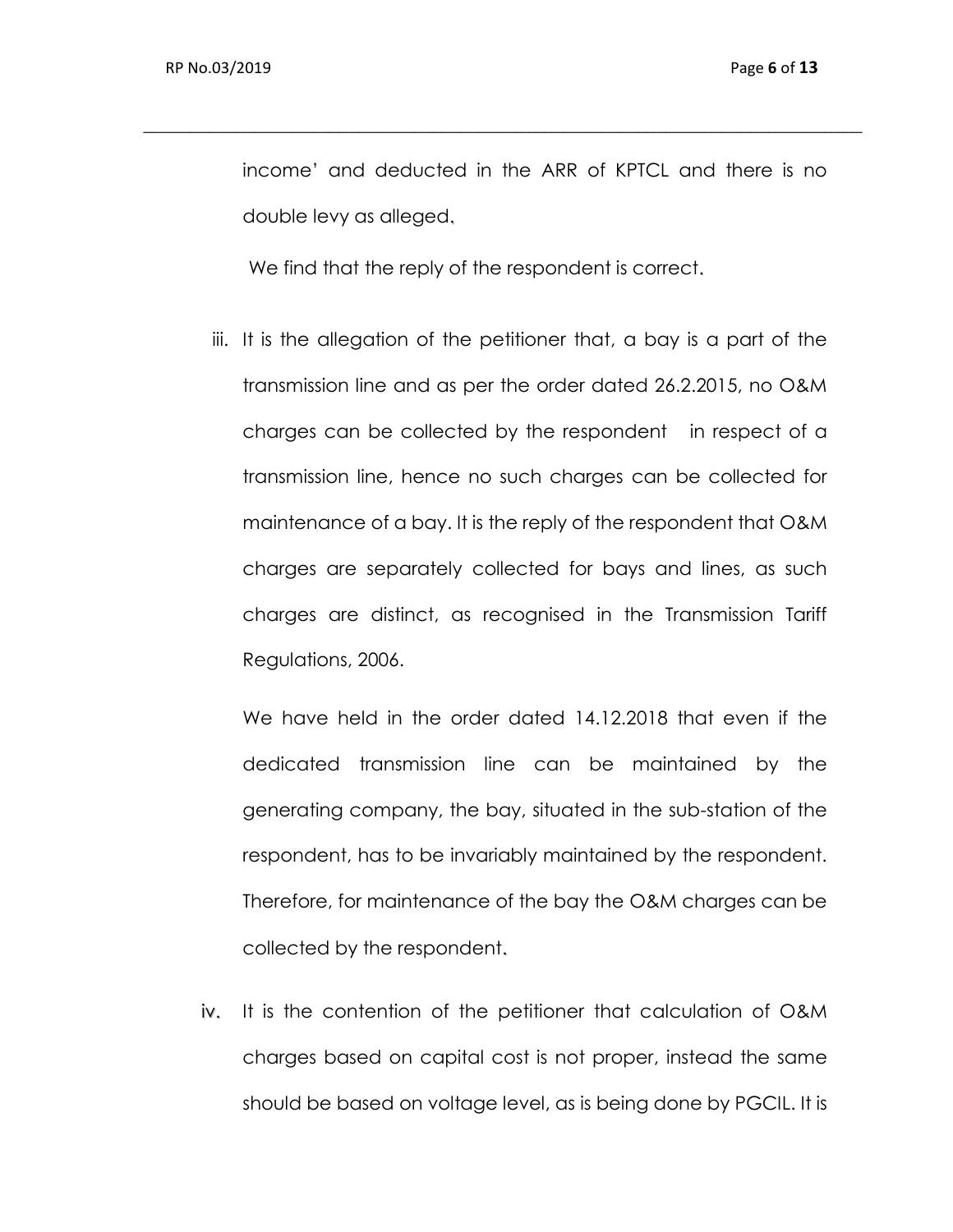the reply of the respondent that the levy of O&M charges based on voltage level is practically not possible as the sub-stations are of multiple voltages like 440/220/66 kV, 220/66/11 kV and 110/33/11 kV and apportioning/calculating the O&M cost to each voltage level would not be possible due to overlapping of costs.

\_\_\_\_\_\_\_\_\_\_\_\_\_\_\_\_\_\_\_\_\_\_\_\_\_\_\_\_\_\_\_\_\_\_\_\_\_\_\_\_\_\_\_\_\_\_\_\_\_\_\_\_\_\_\_\_\_\_\_\_\_\_\_\_\_\_\_\_\_\_\_\_\_\_\_\_

We note that this aspect is considered and answered in the order dated 14.12.2018 and no new ground is made out to review the order.

v. It is the allegation of the petitioner that the retrospective operation of the order dated 14.12.2018 is not proper. It is the reply of the respondent that for services already rendered, the collection of charges is proper and is in line with the provisions of Section 70 of the Contract Act.

We note that the Commission had considered this aspect in the impugned order and given a finding. No new ground is made out necessitating review of the same.

vi. It is the allegation of the petitioner that the principles of natural justice were not followed as the response of the respondent to the discussion paper issued by the Commission was not made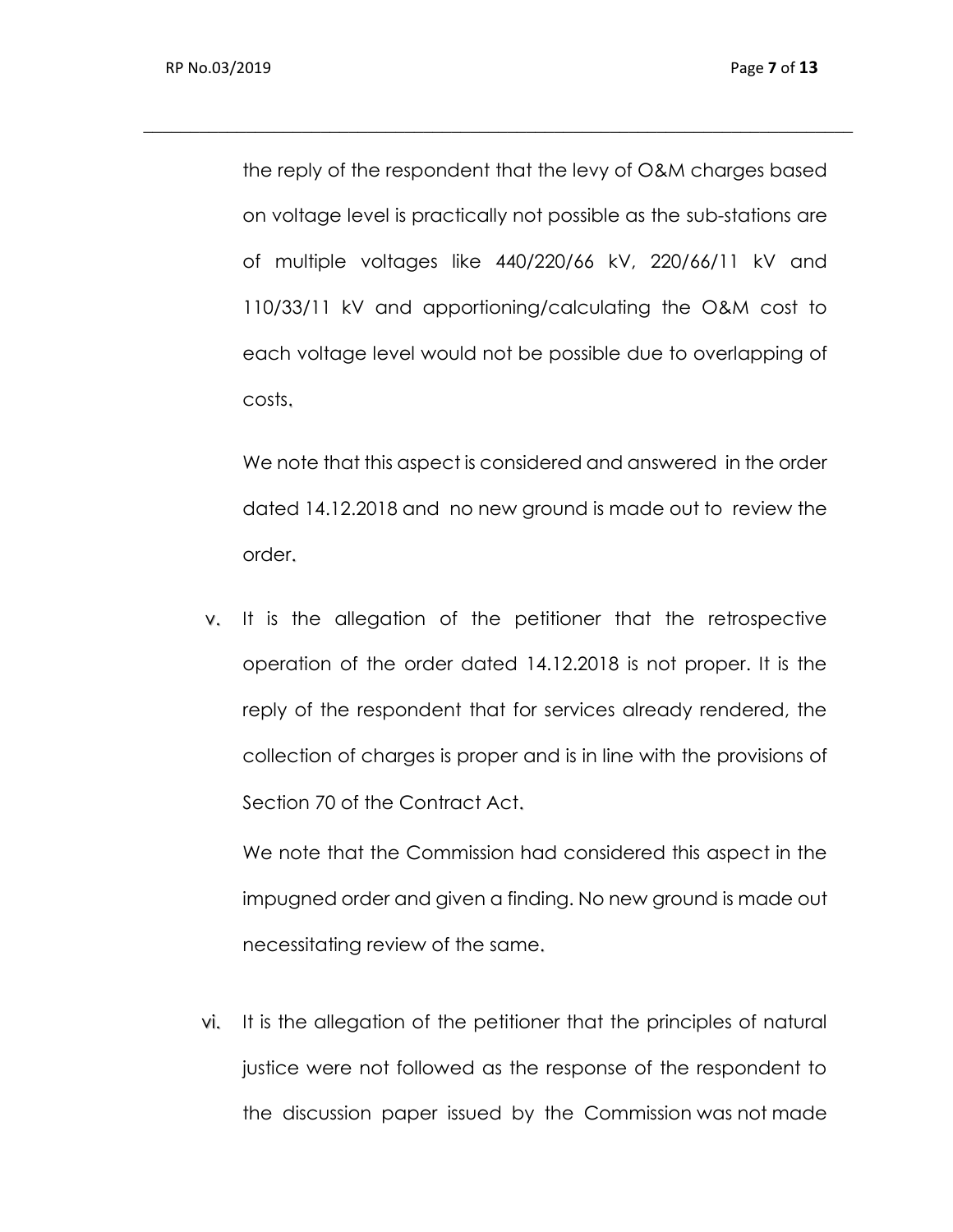available to the petitioner. It is the reply of the respondent that comments were called for by the Commission to the discussion paper from all the concerned stakeholders and after considering all the comments/views received, the Order is passed and hence the allegation that the principles of natural justice were not complied with is unfounded.

\_\_\_\_\_\_\_\_\_\_\_\_\_\_\_\_\_\_\_\_\_\_\_\_\_\_\_\_\_\_\_\_\_\_\_\_\_\_\_\_\_\_\_\_\_\_\_\_\_\_\_\_\_\_\_\_\_\_\_\_\_\_\_\_\_\_\_\_\_\_\_\_\_\_\_

We note that the order is generic in nature. It is not in the nature of an adjudicatory / adversarial proceedings. Strictly, there are no petitioners & respondents or any dispute between the parties and the procedure of serving copies of the pleadings and filing of responses on pleadings by either parties etc., is not applicable. It is in the nature of a legislative act, where the proposals are published in the Discussion paper issued by the Commission, for the information of the public and after considering the comments/objections received, the proposals are finalised. In this case, the Commission had issued a discussion paper containing various proposals in the subject matter, invited comments from all interested persons, conducted a public hearing and issued the order after considering the comments/ objections/views of all the concerned. It is in the nature of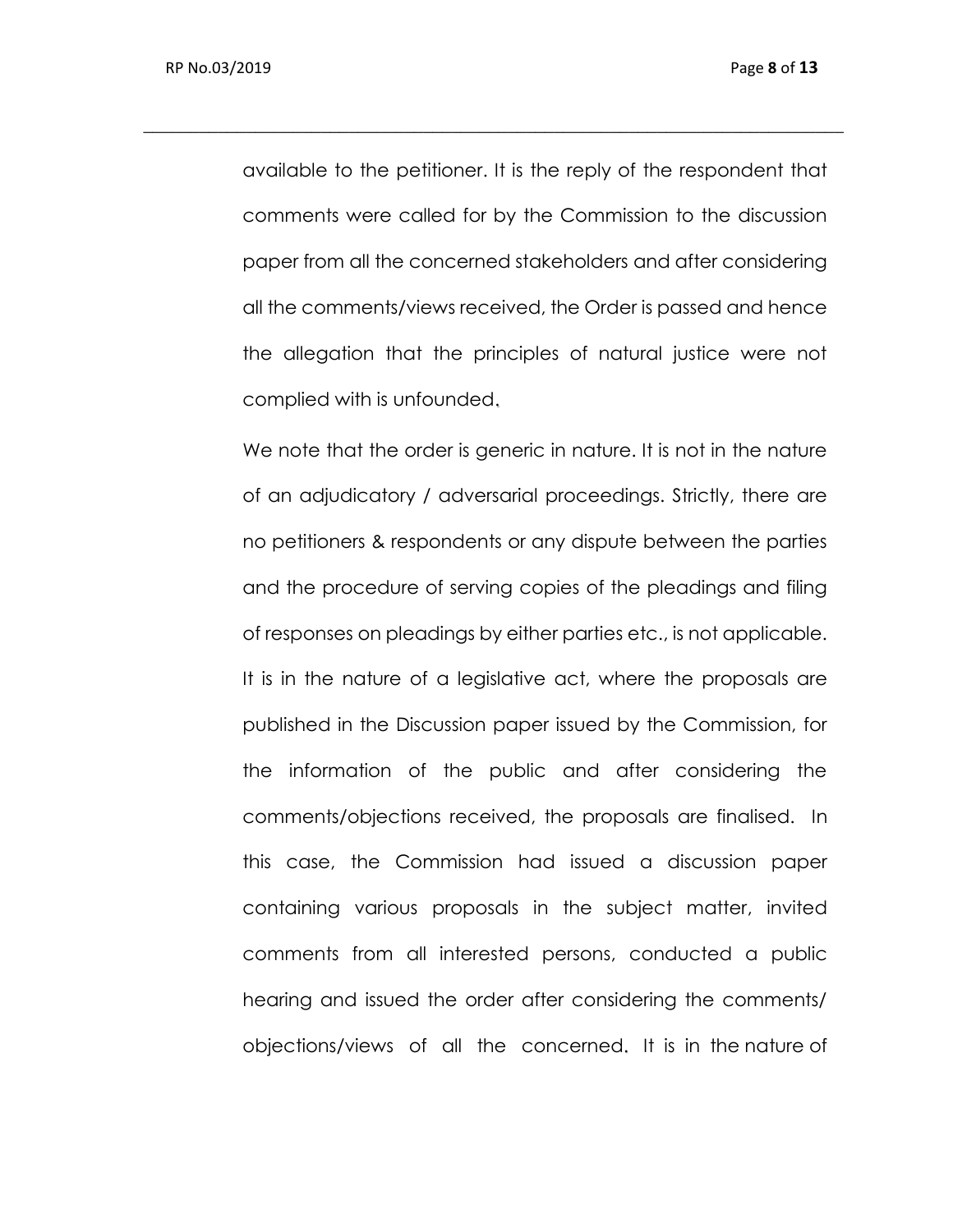RP No.03/2019 Page **9** of **13**

inquisitorial proceedings. The procedure followed in an adjudicatory/adversarial proceedings cannot be followed, as it is not possible to anticipate as to who are the affected /interested persons. Hence, the procedure applicable to adversarial proceedings are not applicable to proceedings of these nature, where public in general are the affected /interested persons. The petitioner and the respondent have given the responses to the Discussion paper and the same have been considered while passing the order dated 14.5.2018. There was no impediment for the petitioner to look into the response filed by the respondent. Hence, we feel that adequate opportunity was given to the generating companies and the respondent to respond to the discussion paper and there is no violation of the principles of natural justice.

 $\_$  , and the set of the set of the set of the set of the set of the set of the set of the set of the set of the set of the set of the set of the set of the set of the set of the set of the set of the set of the set of th

vii. It is the allegation of the petitioner that the respondent has not furnished the actual expenditure incurred for O&M of the line/bay and has contravened the judgment of Hon'ble ATE in Appeal No. 285/2014. It is the reply of the respondent that such contention is fallacious.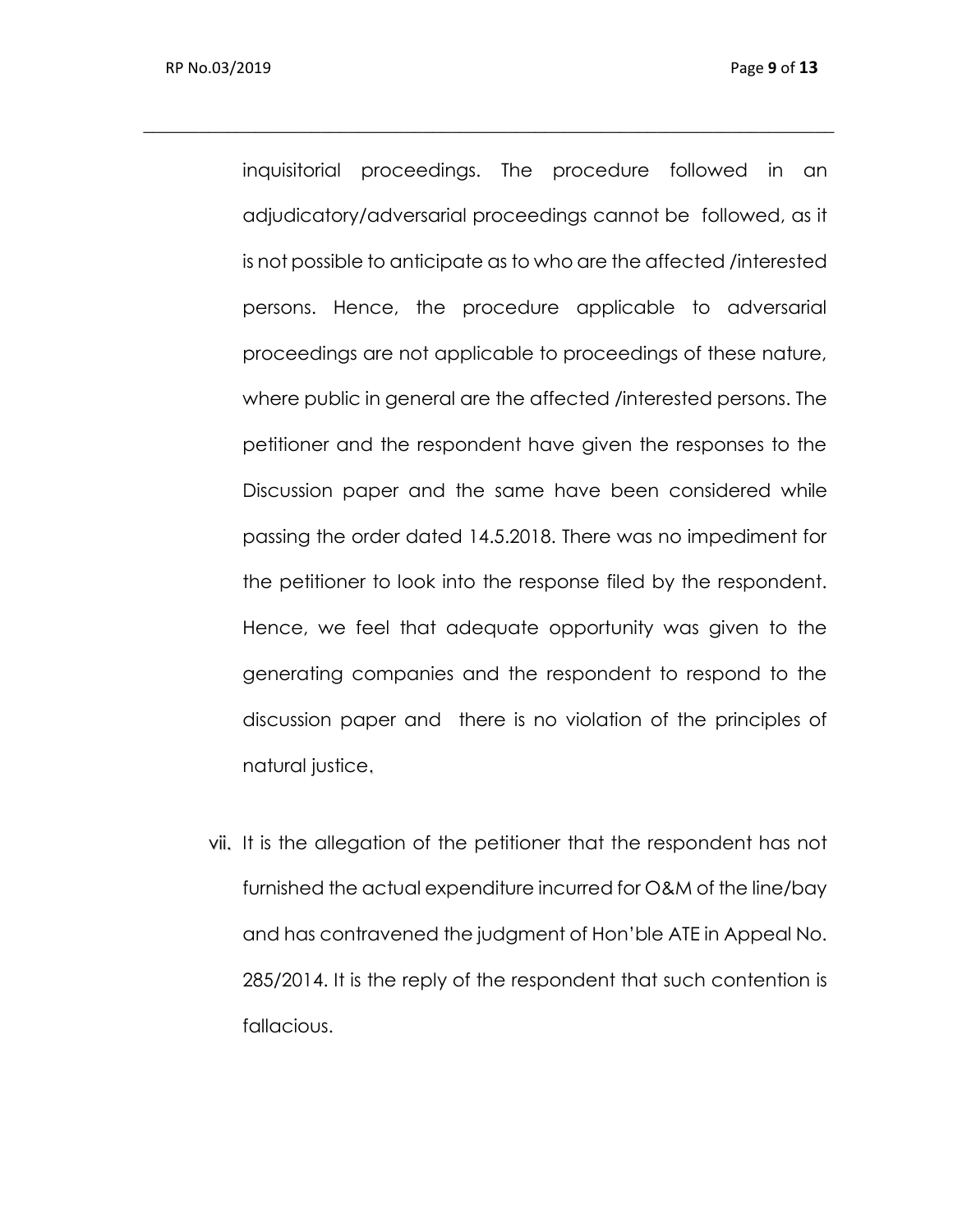We note that the methodology for levying the O&M expenses is answered in Issue No. (c) of the order dated 14.12.2018 and this aspect is considered therein. The judgment in Appeal No.285/2014 of the Hon'ble ATE does not disapprove the methodology adopted by this Commission for levy of O&M expenses. Hence, there is no scope for review.

\_\_\_\_\_\_\_\_\_\_\_\_\_\_\_\_\_\_\_\_\_\_\_\_\_\_\_\_\_\_\_\_\_\_\_\_\_\_\_\_\_\_\_\_\_\_\_\_\_\_\_\_\_\_\_\_\_\_\_\_\_\_\_\_\_\_\_\_\_\_\_\_\_\_\_

viii. It is the allegation of the petitioner that the O&M charges should have been based on cost per circuit km and per bay and not on the capital cost, as per the methodology prescribed in the Transmission Tariff /MYT Regulations. It is the response of the respondent that the Transmission Tariff/MYT Regulations are applicable to assets owned and maintained by the respondent and not the lines/bays owned by generating companies and maintained by the respondent.

We note that the methodology for levying the O&M expenses is answered in Issue No. (c) of the order dated 14.12.2018 and this aspect is considered therein. Hence, there is no scope for review.

7. As mentioned earlier, the scope of review of an order is limited to the stipulations in Order 47 Rule 1 CPC. The Hon'ble Supreme Court has,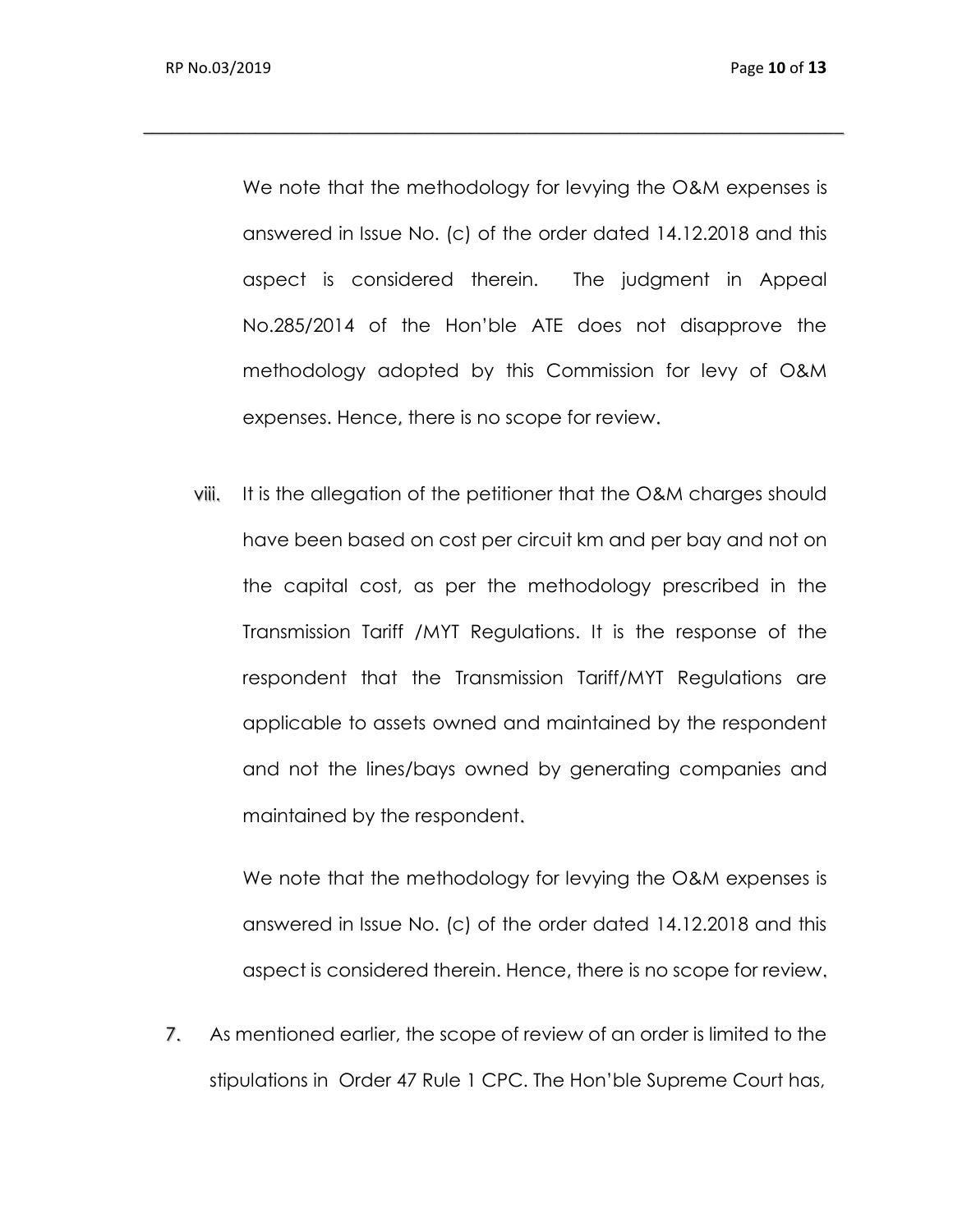in the case of *Kamlesh Verma –Vs- Mayavati (AIR 2013 SC 3301)*, held as follows:

\_\_\_\_\_\_\_\_\_\_\_\_\_\_\_\_\_\_\_\_\_\_\_\_\_\_\_\_\_\_\_\_\_\_\_\_\_\_\_\_\_\_\_\_\_\_\_\_\_\_\_\_\_\_\_\_\_\_\_\_\_\_\_\_\_\_\_\_\_\_\_\_\_\_\_\_\_

*"16. Thus, in view of the above, the following grounds of review are maintainable as stipulated by the statute:*

- *(A) When the review will be maintainable:-*
- *(i) Discovery of new and important matter or evidence which, after the exercise of due diligence, was not within the knowledge of the petitioner or could not be produced by him;*
- *(ii) Mistake or error apparent on the face of the record;*
- *(iii) Any other sufficient reason;*

*The words 'any other sufficient reason' has been interpreted in Chhajju Ram v. Neki, AIR 1922 SC 112 and approved by this Court in Moran Mar Basselios Catholicos v. Most Rev.Mar Poulose Athanasius & Ors., (1955) 1 SCR 520 : (AIR 1954 SC 526), to mean 'a reason sufficient on grounds at*  least analogous to those specified in the rule'. The same principles have *been reiterated in Union of India v. Sandur Manganese & Iron Ores Ltd. & Ors., JT 2013 (8) SC 275 ; (2013) AIR SCW 2905).*

*(B) When the review will not be maintainable :-*

*(i) A repetition of old and overruled argument is not enough to reopen concluded adjudications.*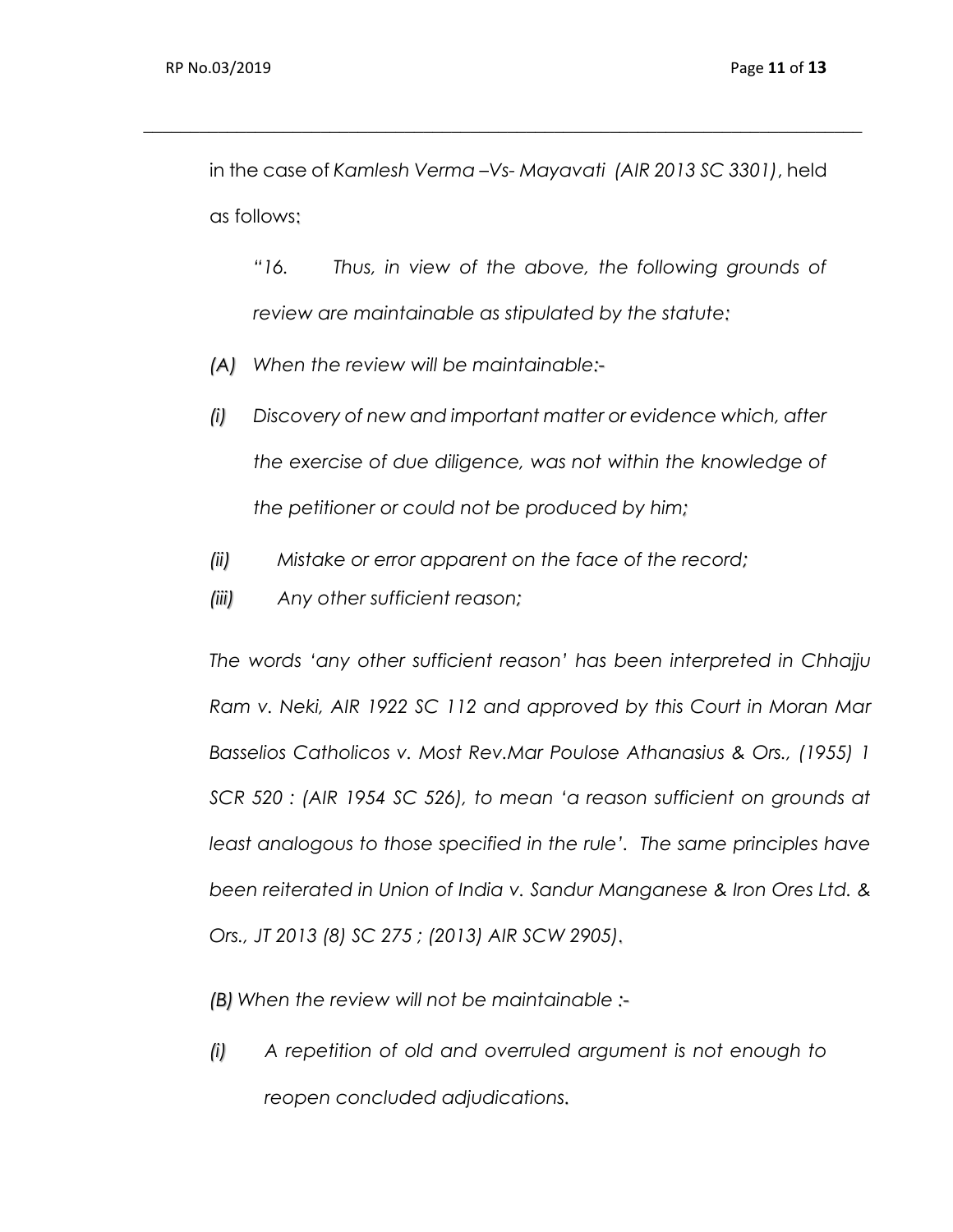- *(ii) Minor mistakes of inconsequential import.*
- *(iii) Review proceedings cannot be equated with the original hearing of the case.*

*\_\_\_\_\_\_\_\_\_\_\_\_\_\_\_\_\_\_\_\_\_\_\_\_\_\_\_\_\_\_\_\_\_\_\_\_\_\_\_\_\_\_\_\_\_\_\_\_\_\_\_\_\_\_\_\_\_\_\_\_\_\_\_\_\_\_\_\_\_\_\_\_\_\_\_\_\_*

- *(iv) Review is not maintainable unless the material error, manifest on the face of the order, undermines its soundness or results in miscarriage of justice.*
- *(v) A review is by no means an appeal in disguise whereby an erroneous decision is re-heard and corrected but lies only for patent error.*
- *(vi) The mere possibility of two views on the subject cannot be a ground for review.*
- *(vii) The error apparent on the face of the record should not be an error which has to be fished out and searched.*
- *(viii) The appreciation of evidence on record is fully within the domain of the appellate court, it cannot be permitted to be advanced in the review petition.*
	- *(ix) Review is not maintainable when the same relief sought at the time of arguing the main matter had been negatived."*